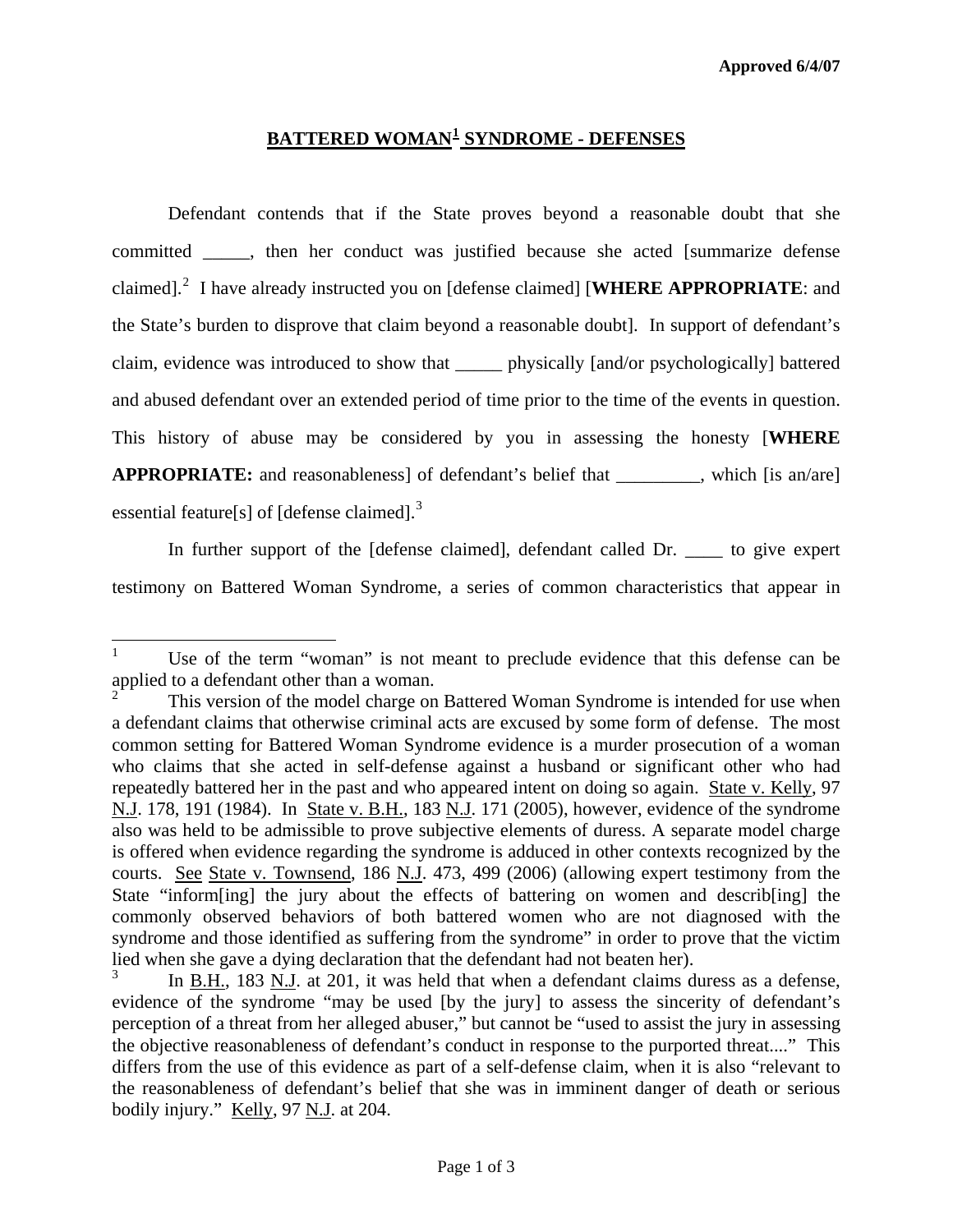## **BATTERED WOMAN SYNDROME – DEFENSES**

women who are abused physically or psychologically over an extended period of time by the dominant male figure in their lives.<sup>[4](#page-0-3)</sup> This testimony was offered to support the honesty [**WHERE APPROPRIATE:** and reasonableness] of defendant's belief that she was in imminent danger of death or serious injury at the hands of \_\_\_\_\_\_. [**WHERE APPROPRIATE**: In response to this testimony, the State called Dr. \_\_\_\_, who gave expert testimony on the same subject.] As I shall explain more fully, this limited purpose of supporting the credibility of defendant's belief that she acted [defense claimed] is the sole reason for the admission of this expert testimony on Battered Woman Syndrome, and the evidence is not admissible for any other purpose.

 Evidence was introduced that despite her assertion that she had been battered or abused over an extended period of time, defendant [remained silent/took no action/did not report this abuse/continued to live with \_\_\_\_]. The law recognizes that many people believe that a woman's claim that she was battered or abused is not credible solely because she remained silent about the battering or otherwise did not act to stop it. Evidence regarding Battered Woman Syndrome is relevant, if believed by you, because it can explain that such behaviors are among the many ways that a woman may respond to such battering.

 In a burglary or theft case or other property crime, if the owner did not report the crime for several years, your common sense might tell you that the delay reflected a lack of truthfulness on the part of the owner. In that case, no expert would be offered to explain such conduct because it is within the common experience and knowledge of most jurors. By contrast, in a case such as this, expert testimony regarding Battered Woman Syndrome can help explain the effects that a sustained pattern of physical and/or psychological abuse can have on a woman.<sup>[5](#page-1-0)</sup>

You may not consider evidence regarding Battered Woman Syndrome as proving that

 4 Kelly, 97 N.J. at 193.

<span id="page-1-0"></span><sup>5</sup> Kelly, 97 N.J. at 192-193.